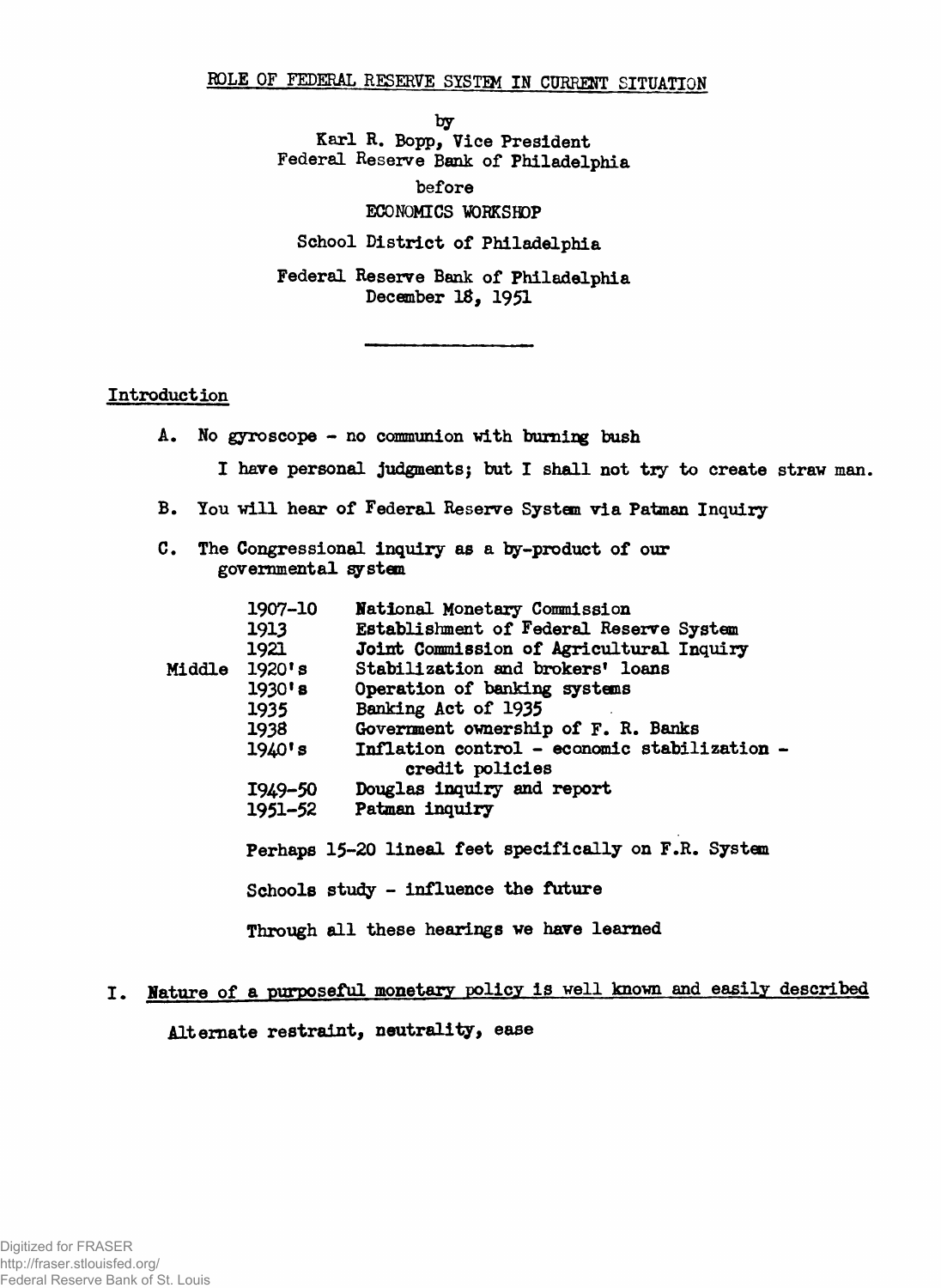## II. Why then have we had inflation?

- **A. Financing the war expand total output and squeeze the private sector**
	- **1. Total |378 billion**
		- **a.** Taxes  $40\%$  why not all?  $2\frac{1}{2}$  x as high
		- **b. Nonbank** *35%* **'why not entire remainder?**

| Commercial banks      |    | \$72 billion |
|-----------------------|----|--------------|
| Federal Reserve Banks | 22 |              |
| Loans in 1940         | 20 |              |
| Other securities      | я  |              |

- **■c. Bank** *25%*
- **2. Direct controls Price/wage ceilings > rationing/guesses**
	- **a. Equitable distribution of available supplies**
	- **b. Repress evidences of inflation**
- **B. Removal of direct controls**
	- **1. Open inflation**

#### **C. Conflicts over monetary policy**

- **arose over dealing with Government debt of** \$250 **billion -** 6**o£ of all debt**
- **1. Principles**
	- **a. Role and functioning of debt analogy with iron**
		- **(1) Cast iron hard but rigid, fragile**
		- **(**2**) Wrought iron tough and malleable**
	- **b. Role of monetary policy analogy with brake on car**
		- **(1) Pressure would lock brake**
		- **(2) Pressure would reduce speed**
	- **c. Cost**
		- **(**1**) Cost of debt**
		- **(**2**) Cost of total Government operations, including debt**
- **2. Application of principles**
	- **a. Differences in view as to economic prospects**
- **3. Chief principals in the conflict**
	- **a. Treasury**
	- **b. Federal Reserve**

**Not a new conflict (see attachment)**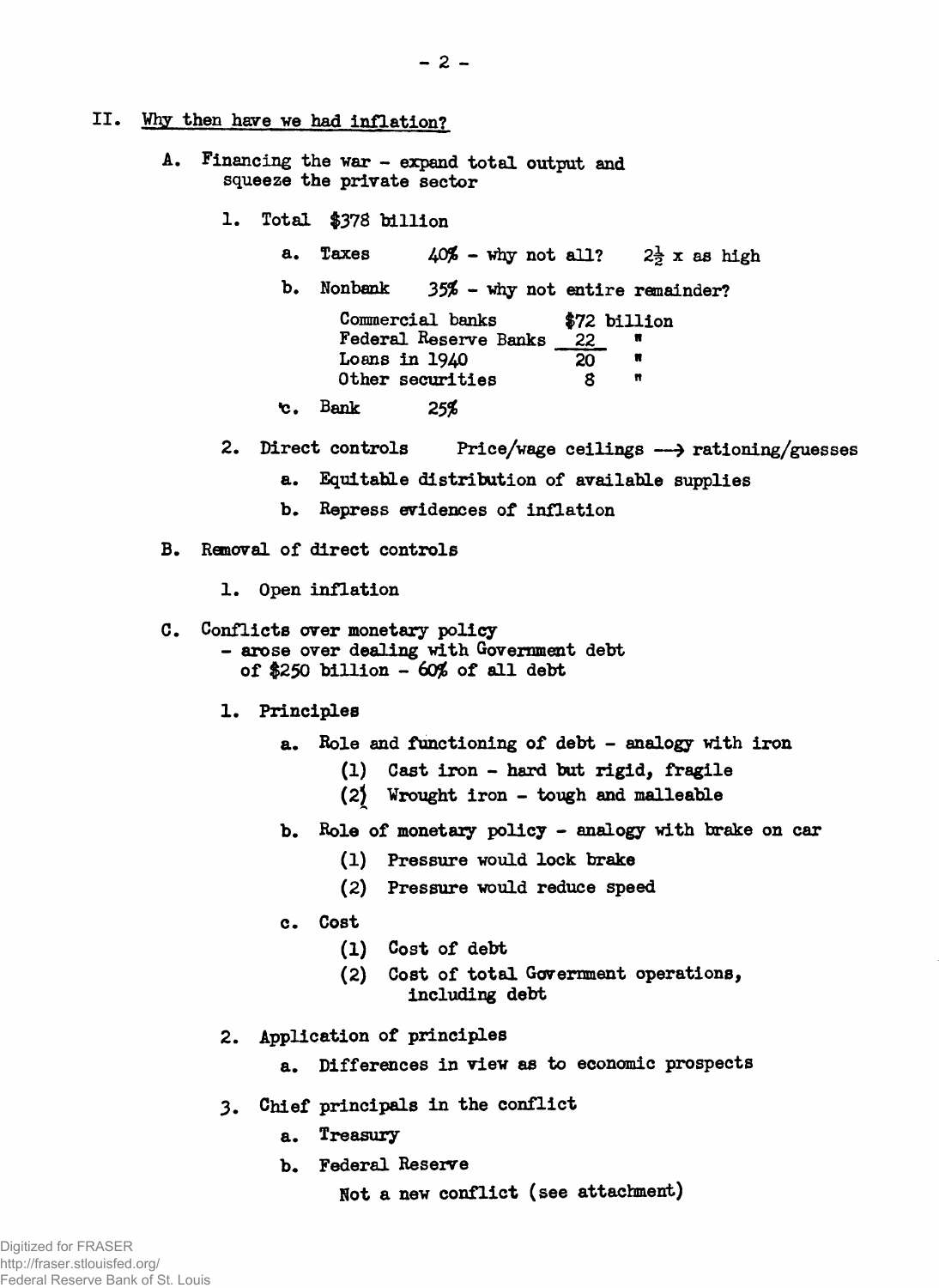- 4**. Results of conflict**
	- **a. Until Korean invasion**
		- **(**1**) Compromise**
		- **(**2**) Douglas Report & Washington Birthday speech**
		- **(3) Conflict breaks into open**
	- ъ. **After invasion of Korea**
		- **(i) Government to rely on indirect controls**
		- **(**2**) Inflation clearly the danger**
		- **(3) Prices no longer pegged along the whole range**

## III. The basic issues that arise - The Patman Inquiry

## Introduction:

- **1. Not exclusively not even primarily economic,** but political, social, and cultural as well
- **2.** Perhaps that is the nature of all human problems Each problem may be taken as a microscopic CORE CURRICULDM or RESOURCE UNIT
- A. The role of monetary policy; how implement
	- 1. Indirect general instruments supplemented by a few selective instruments

#### or

2. Basic reliance on selective instruments including direct rationing

or

#### Direct controls

B. Relation of central bank to Government - essentially a political problem

1. Issue is not independence vs. subserviance Would you permit but responsibility to the legislature or to your opponent to have? the executive your opponent to have?

Banking Act **1933 1935**

C. Organization of Federal Reserve System

efficiently accom- 1. Centralized, efficient - but dictatorial plishing the wrong

thing the correction of the correction of  $\mathbf{u}$ 

**2.** (Present) Decentralized, cumbersome - but democratic

**Wave flag a bit but you are warned**